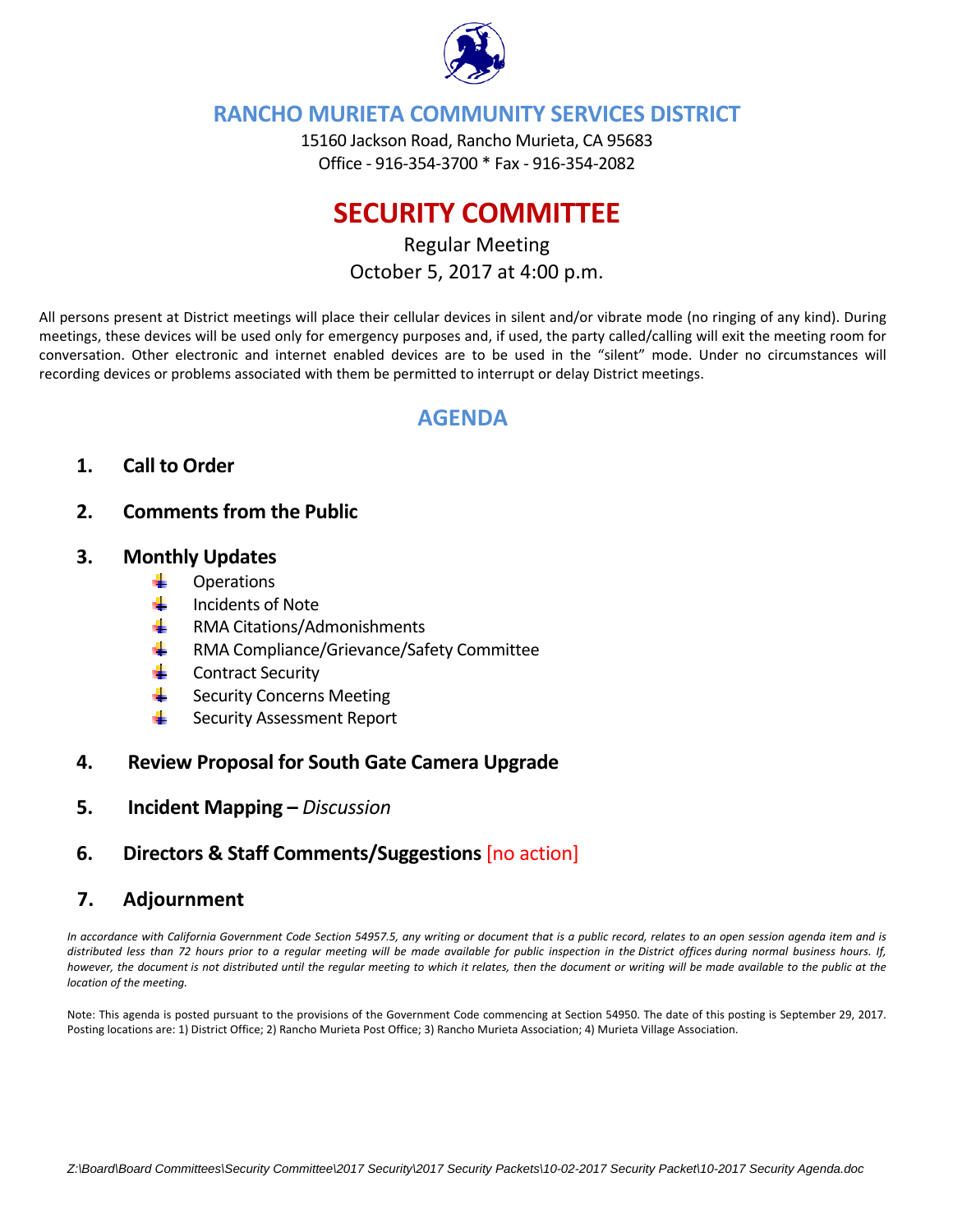#### **MEMORANDUM**

| Date:    | September 28, 2017                              |  |
|----------|-------------------------------------------------|--|
| To:      | <b>Security Committee</b>                       |  |
| From:    | Steven Mobley, Interim Security Chief           |  |
| Subject: | Security Report for the Month of September 2017 |  |
|          |                                                 |  |

#### **UPDATES**

#### **Operations**

Currently there is one Security Patrol Officer position open and one (1) Security Chief position open. Recruitment is ongoing. Numerous applications have been received. We hired a new Gate Officer and Patrol Officer this month. The Patrol Officer worked for us briefly as a Patrol Officer back in 2006, before leaving to join the US Army.

The District now has a program, **GATEACCESS.NET,** which allows residents to access/manage their own guest/ visitor lists without having to call the Gate Officer. Residents so far have been very pleased with this new convenient and user friendly program.

The District Board approved purchase of new portable radios and Safety Center repairs. The radios were ordered and building repairs have begun with goal of having the repairs completed by Thursday, October 5, 2017.

The District's dog kennel/holding center is in process of being rehabilitated. A newly donated Dogloo replaced broken/destroyed doghouse. New tarp (roof) added to top of kennel to replace rotted tarp.

#### **Incidents of Note**

Numerous snake sightings, removal, and relocation took place throughout the month. Security also removed a bat from a residence.

- September 1 Behind Country Store, there was a report of man swinging around a machete. Nobody injured. Sacramento Sheriff's Department (SSD) arrested him for being intoxicated.
- September 8, 9 Summerfest . No incidents. Off-Duty SSD and PDF Security worked the event.
- September 13 Burglary. A resident's son caught burglarizing neighbor's home. SSD handled.
- September 16 ‐ Power outage District‐wide. Camera system at Murieta Village suffered damage. District Security assisted with directing traffic at the North Gate and Hwy 16 intersection.
- September 17 Vandalism / Niblick Court, 4 of resident's vehicle tires slashed over weekend. No suspects.

September 19 ‐ Burglary / Villas, no forced entry, front / rear doors open, electronics taken, SSD to handle.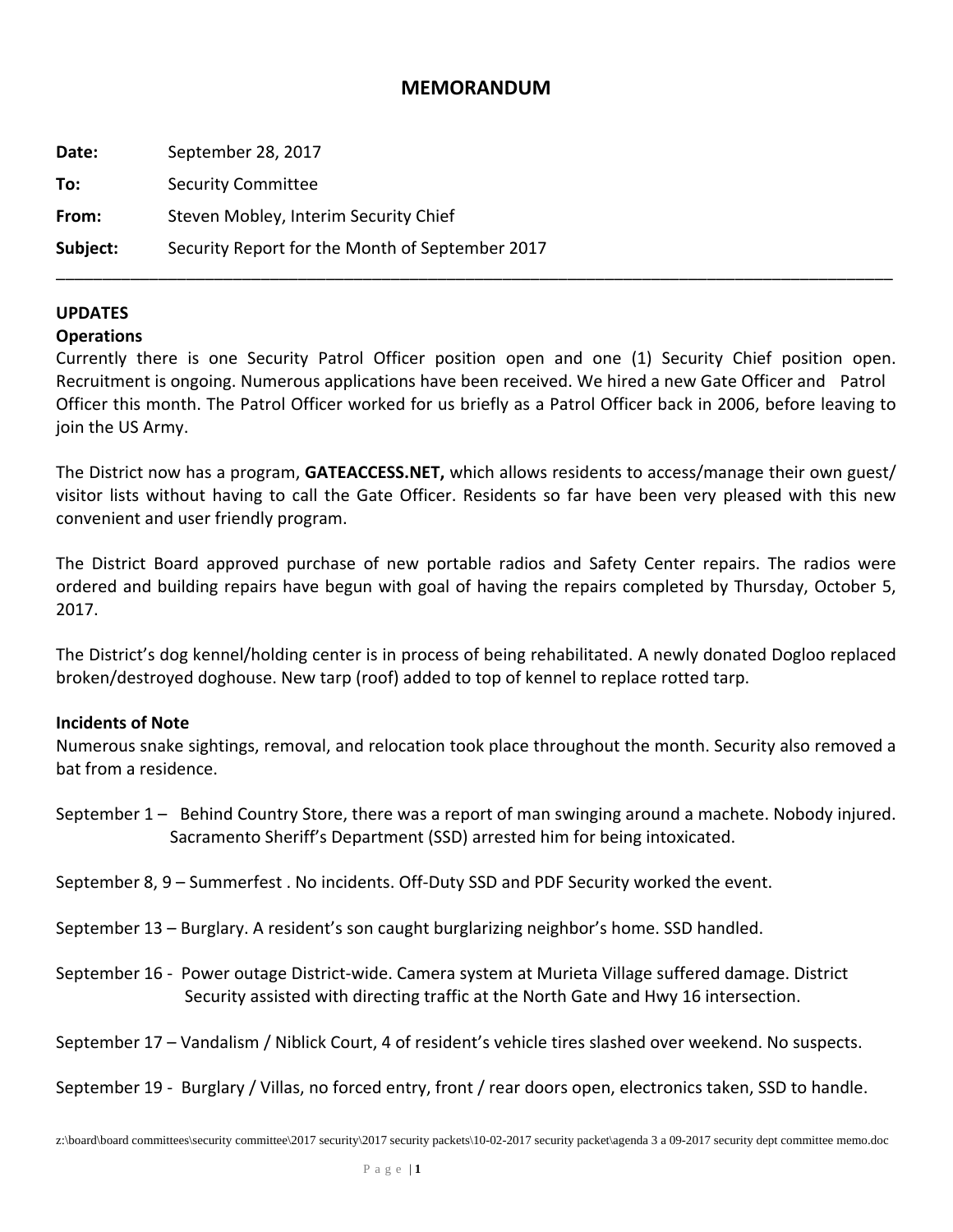#### **Rancho Murieta Association Compliance/Grievance/Safety Committee Meeting**

The meeting was September 11, 2017. Several violation appeals were brought to the Committee for review. There was nothing of note to report. Violation reports/citations from District Security Officers are reportedly getting better and more useful to the Committee.

#### **Contract Security**

Paladin Security has been unresponsive to our requests to discuss temporary fill-in gate officer positions during vacation and extended absences, to lessen overtime, as well as maintain a consistent back‐up source. We are considering a different private security firm, First Security, who has provided us with proposal. The training costs and hourly rate/compensation are still to be negotiated.

#### **Security Concerns Meeting**

On September 26, 2017 RMA and District staff met and discussed future HOA/gate access/citation routing and compliance issues related to current and future planned development. This was the second meeting and all topics were conceptual and exploratory only. The RMA is in the process of updating the Gate Access Policy. It was deemed to be a positive meeting and another staff level meeting is planned for next month.

#### **Security Assessment Report**

We are still awaiting the revised report. It is in review status and we should be getting the final report back soon.

#### **INCIDENT MAPPING SOFTWARE**

This item was left over from previous Board. Discuss whether or not still needed and for what purpose. SSD has crime mapping function for RM on their sacsheriff.com website at no cost to us. What benefit / purpose would mapping our non-criminal "incidents" serve to the District?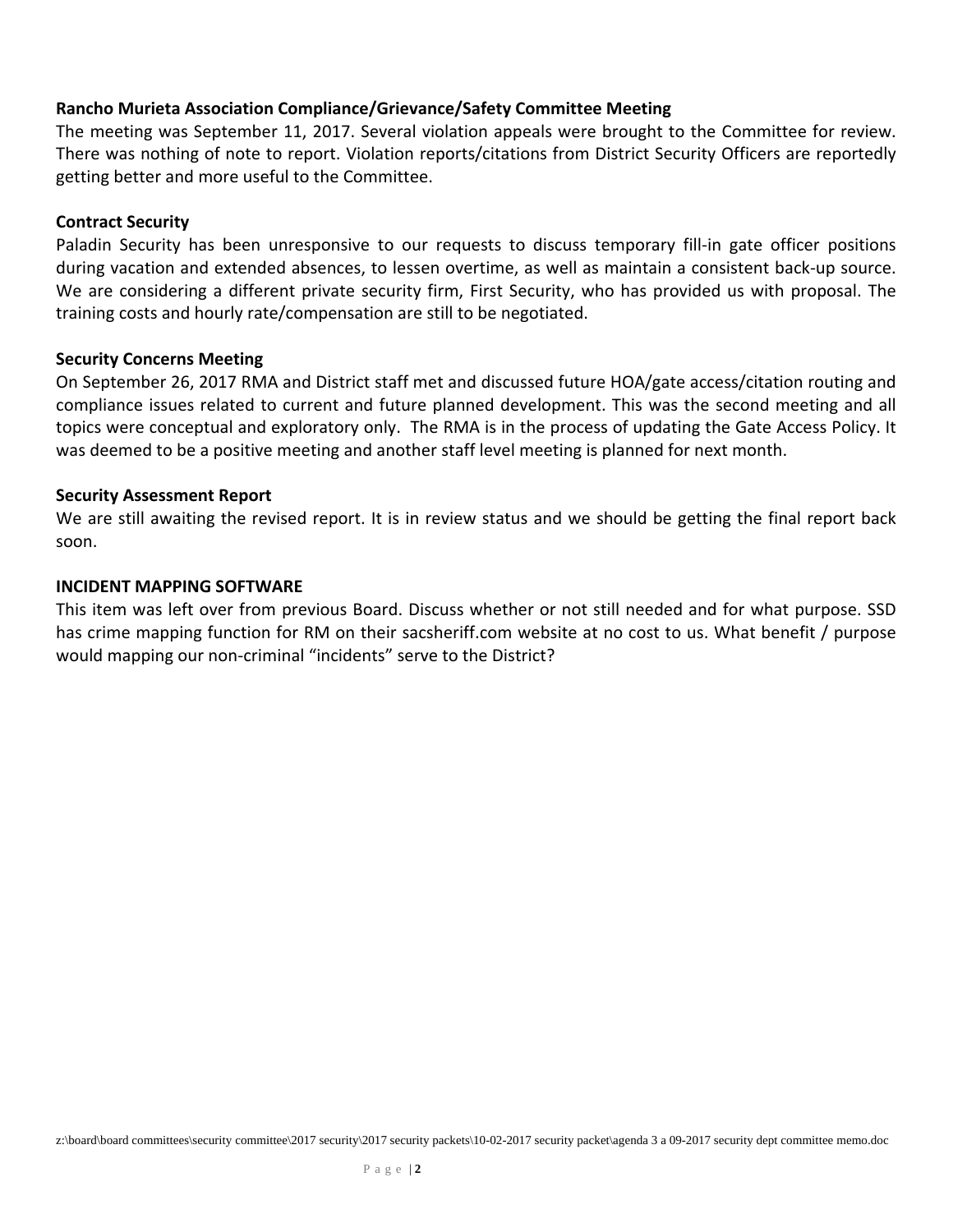

## **Rancho Murieta Association Rule Violations/Admonishments/Complaints September 2017**

| <b>Gate Entrance</b>     |   | 24 (avg 25) |
|--------------------------|---|-------------|
| Parking                  | 0 |             |
| <b>Unsafe Driving</b>    | 0 |             |
| Open Garage Door         |   | 18 (avg 17) |
| <b>Park Hours</b>        | 0 |             |
| Speeding                 | 1 |             |
| Loose/Off Leash Dogs     |   | 16 (avg 11) |
| <b>Barking Dogs</b>      |   | 14 (avg 6)  |
| <b>Unlicensed Driver</b> | 4 |             |
| <b>Stop Sign</b>         | 2 |             |
| Total                    |   |             |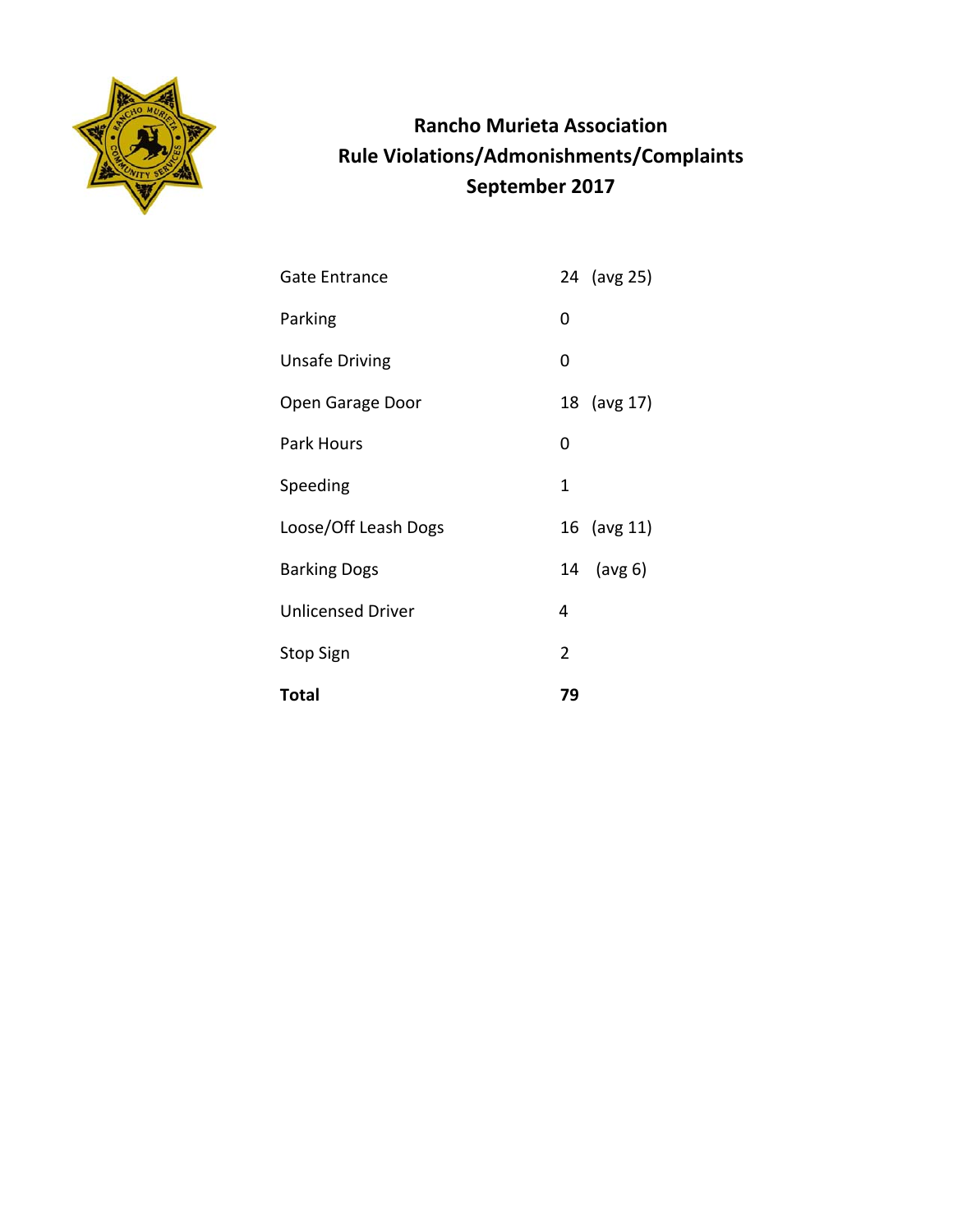

 **RMA Rule Violations Citations September 2017**

| Total                           |    |            |
|---------------------------------|----|------------|
| <b>Overnight Street Parking</b> | 21 |            |
| <b>Unlicensed Driver</b>        | O  |            |
| Speeding                        | O  |            |
| <b>Stop Sign</b>                | 6  | (avg 4)    |
| Park Hours                      | O  |            |
| Driveway Parking                |    | 17 (avg 6) |

Note: A *complaint* of a violation does NOT necessarily mean a violation occurred. The complaint may have been unfounded, Officers were unable to locate the complaint, or the complaint was not actually a RMA Rule violation.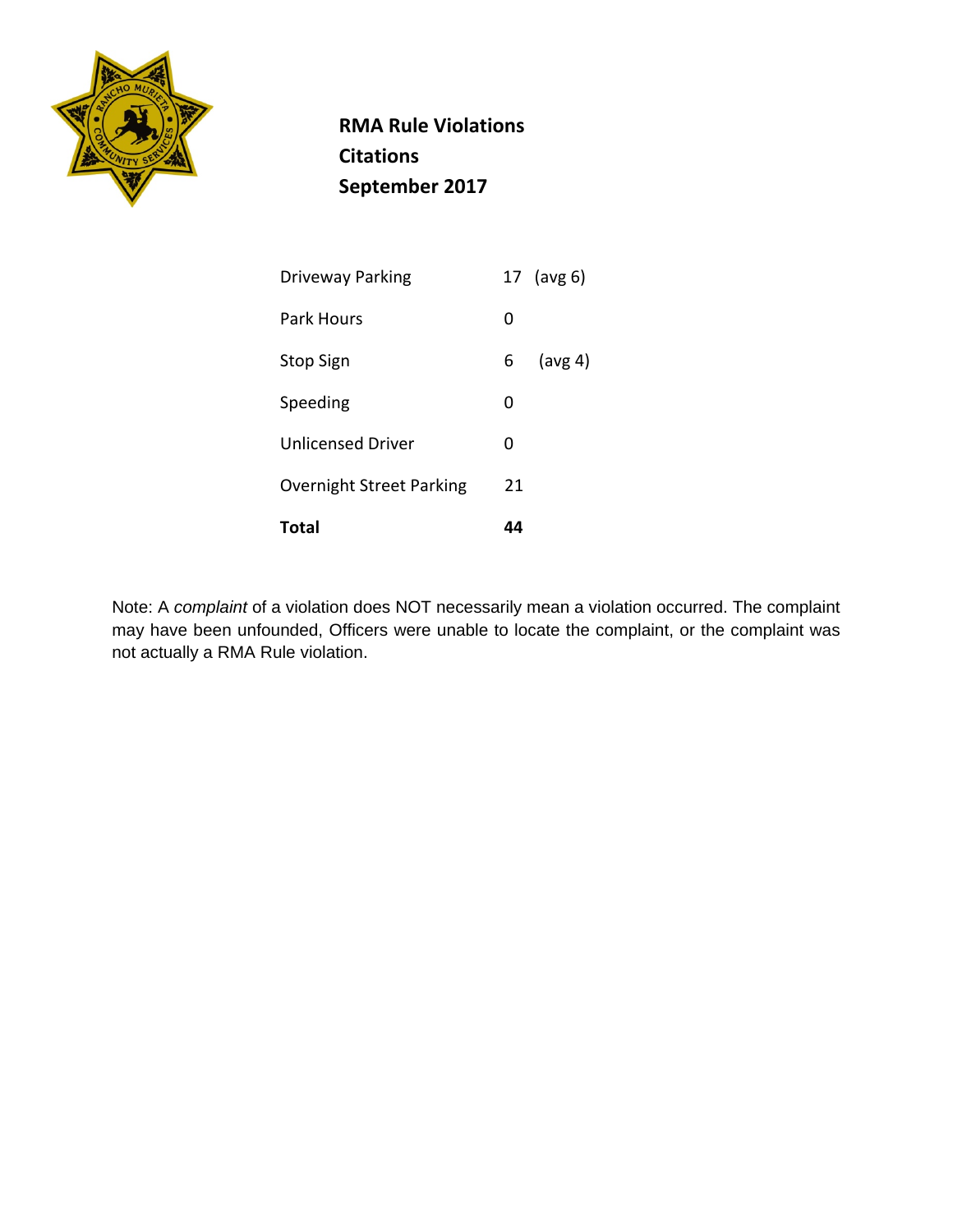#### **MEMORANDUM**

| Date:    | September 21, 2017                    |
|----------|---------------------------------------|
| To:      | <b>Security Committee</b>             |
| From:    | Steven Mobley, Interim Security Chief |
| Subject: | South Gate Camera Upgrade Purchase    |

#### **RECOMMENDED ACTION**

Approve the quote from WatchDogs Surveillance for the purchase of the new South Gate camera system with license plate recognition cameras, in an amount not to exceed \$23,100 including tax and a 10% contingency. Funding to come from Security Replacement Reserves.

#### **BACKGROUND**

The camera systems at the South Gate function, but are older and do not have the same capabilities as those at the North Gate. The North Gate camera system has a license plate reader that can capture and decode the license plate information into our database. The South Gate does not have this ability; the Gate Officers have to physically look at the rear license plate of the vehicle and record it manually. This consists of writing the plate number down and later entering it into the database. This is both time consuming and inefficient. These cameras/capture devices are important for accurately recording and documenting vehicles entering and exiting the community. Cameras will be located on visitor and both resident lanes, as well as exit lanes.

In addition, unlike the North Gate, the South Gate lacks broad range/overview surveillance camera coverage of entry and exit lanes. This proposal includes camera coverage for entry and exit lanes, consistent with the camera system at the North Gate.

Staff recommends approval of the quote from WatchDogs Surveillance as they installed the system at the North Gate, allowing similar quality cameras and capabilities at both gates.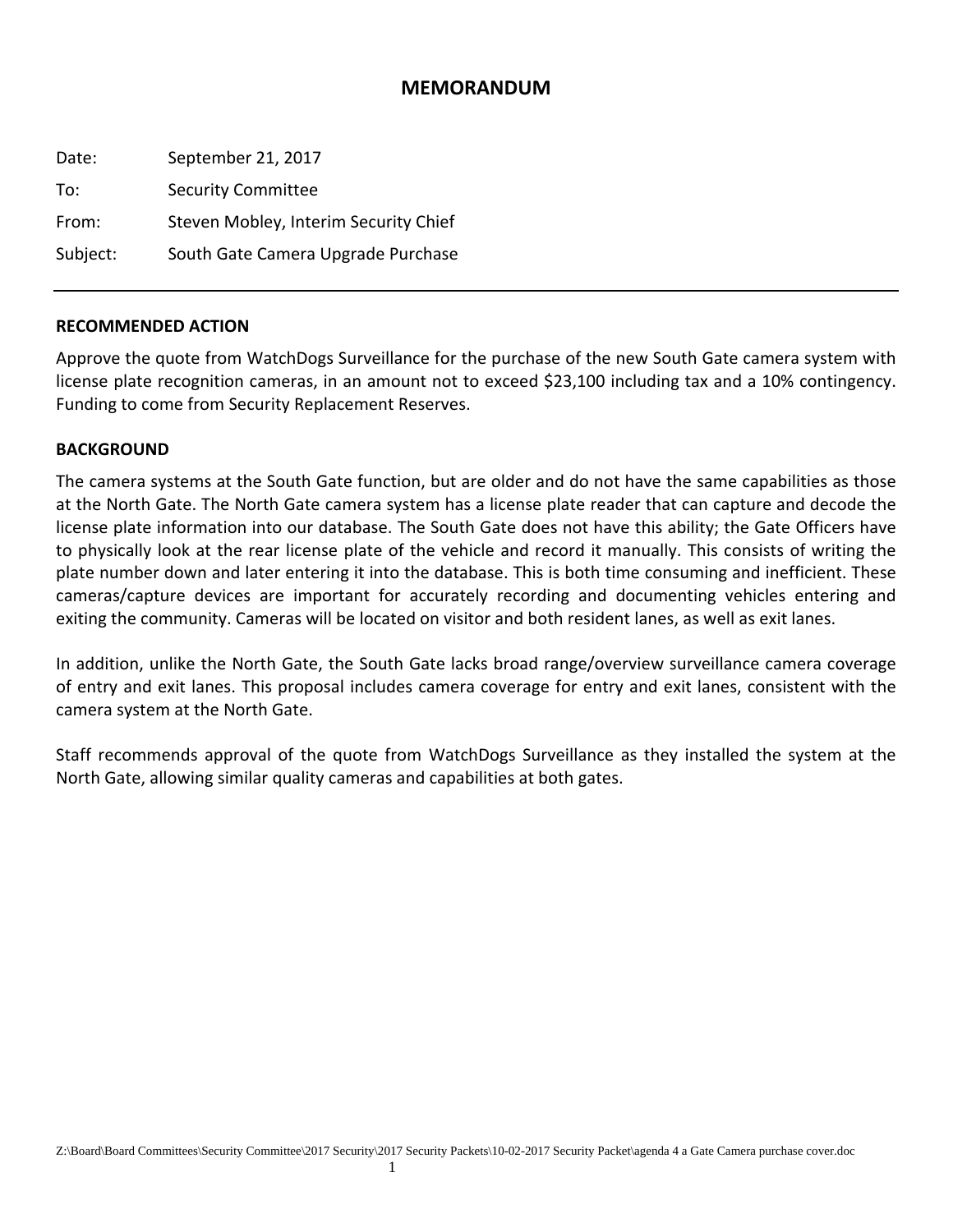

## **Watchdogs Surveillance**

1544 Manasco Cir. Folsom, CA 95630 Lic. #890079 916-296-6523

| Date     | Estimate # |
|----------|------------|
| 7/2/2017 | 17070209   |

#### **Customer** . Stephen Rancho Murieta Community Services P.O. Box 1050 Rancho Murieta, CA 95683

### WatchdogsSurveillance.com

or e z link<br>WhyCCTV.com

Please note that the State of California requires a State Contractors License to install surveillance equipment. Licensed contractors always carry liability insurance.

| Qty                                                                                                                                            | U/M  | <b>Description</b>                                                                                                                                   | Rate                     | Total       |
|------------------------------------------------------------------------------------------------------------------------------------------------|------|------------------------------------------------------------------------------------------------------------------------------------------------------|--------------------------|-------------|
|                                                                                                                                                |      | Estimate for South Gate New System with License Plate Recognition Cameras (With Decoding):                                                           |                          |             |
|                                                                                                                                                |      |                                                                                                                                                      |                          |             |
|                                                                                                                                                |      | Breakdown for System and Overview cameras:                                                                                                           |                          |             |
| 1                                                                                                                                              | ea   | NVR (Network Video Recorder) - GeoVision - Cube i7 -Up to 32 Cameras (64 Cameras with license)                                                       | 1.850.00                 | 1,850.00T   |
| $\overline{2}$                                                                                                                                 | ea   | Hard Drive, Internal, 4TB - for Footage Storage                                                                                                      | 185.00                   | 370.00T     |
|                                                                                                                                                |      | Existing Monitor to be reused.                                                                                                                       |                          |             |
| 1                                                                                                                                              | ea   | Switch, PoE, 8-Port 802.3 PoE Switch                                                                                                                 | 260.00                   | 260,00T     |
|                                                                                                                                                | ea   | Power Strip Surge Suppressor                                                                                                                         | 16.00                    | 16.00T      |
| 1                                                                                                                                              | ea   | Camera, IP, GV-Fisheye, 5 Megapixel - GV-FER5700 - (Built in Microphone for drive-up window)                                                         | 440.00                   | 440.00T     |
| 6                                                                                                                                              | ea   | Camera, Dome, Low Light, 4MP - GV-EBD4700                                                                                                            | 150.00                   | 900.00T     |
| 4                                                                                                                                              | ea   | Mount for GV-EBD4700 (for Island and Pole Cameras)                                                                                                   | 46.00                    | 184,00T     |
| $\overline{2}$                                                                                                                                 | ea   | PoC, PoE Over Coax. 4 cams over 1 Coaxial - Kit (One to Pole other to Island)                                                                        | 865.00                   | 1,730.00T   |
| 2                                                                                                                                              | ea   | Enclosure, Outdoor, For Equipment                                                                                                                    | 75.00                    | 150.00T     |
| 1                                                                                                                                              | ea   | Pole, Square, Straight, Aluminum,                                                                                                                    | 665,00                   | 665.00T     |
|                                                                                                                                                | ea   | Miscellaneous Hardware, Connectors, etc.                                                                                                             | 150.00                   | 150.00T     |
| 1                                                                                                                                              | ea   | Labor - Install and Configure all Equipment - Set Pole etc                                                                                           | 3,000.00                 | 3,000.00    |
|                                                                                                                                                |      | Subtotal:                                                                                                                                            |                          | 9,715.00    |
|                                                                                                                                                |      |                                                                                                                                                      |                          |             |
|                                                                                                                                                |      | Breakdown for adding camera on trellis:                                                                                                              |                          |             |
| 1                                                                                                                                              | ea   | Camera, Dome, Low Light, 4MP - GV-EBD4700                                                                                                            | 150.00                   | 150,00T     |
| 80                                                                                                                                             | l ft | Cable, Bulk, CAT5E                                                                                                                                   | 0.22                     | 17.60T      |
| 60 I ft                                                                                                                                        |      | <b>Conduit and Fittings</b>                                                                                                                          | 1.65                     | 99.00T      |
| 1                                                                                                                                              | ea   | Miscellaneous Hardware, Connectors, etc.                                                                                                             | 20.00                    | 20,00T      |
| 1                                                                                                                                              | ea   | Labor - Install and Configure all Equipment                                                                                                          | 600.00                   | 600.00      |
|                                                                                                                                                |      | Subtotal:                                                                                                                                            |                          | 886.60      |
|                                                                                                                                                |      |                                                                                                                                                      |                          |             |
|                                                                                                                                                |      | Breakdown for License Plate Recognition Cameras (With Decoding):                                                                                     |                          |             |
| 5<br>1                                                                                                                                         | ea   | Camera, LPR(License Plate Recognition) GV-LPR1200                                                                                                    | 1,465.00                 | 7,325.00T   |
| 1                                                                                                                                              | ea   | Miscellaneous Hardware, Connectors, etc.                                                                                                             | 150.00                   | 150,00T     |
|                                                                                                                                                | ea   | Labor - Install and Configure all Equipment<br>Subtotal:                                                                                             | 1,800.00                 | 1,800.00    |
|                                                                                                                                                |      |                                                                                                                                                      |                          | 9,275.00    |
|                                                                                                                                                |      |                                                                                                                                                      |                          |             |
|                                                                                                                                                |      |                                                                                                                                                      |                          |             |
|                                                                                                                                                |      |                                                                                                                                                      |                          |             |
|                                                                                                                                                |      |                                                                                                                                                      |                          |             |
|                                                                                                                                                |      |                                                                                                                                                      |                          |             |
|                                                                                                                                                |      |                                                                                                                                                      |                          |             |
|                                                                                                                                                |      |                                                                                                                                                      |                          |             |
|                                                                                                                                                |      |                                                                                                                                                      |                          |             |
|                                                                                                                                                |      | Please Read: This estimate assumes that no additional requirements other than what is required by the California State License Board are required.   |                          |             |
|                                                                                                                                                |      | If additional memberships, certifications or resulting insurance is needed, it is to be paid for by the requesting party. Payment Terms: Net 45 days |                          |             |
| from date of invoice. Any late payment and/or held payment due to undisclosed requirements is subject to an interest charge of 1.5% per month. |      |                                                                                                                                                      |                          |             |
|                                                                                                                                                |      | All Networking configurations to be done in-house and verified by customers IT department or                                                         |                          |             |
|                                                                                                                                                |      | <b>Subtotal</b><br>Consultant. Watchdogs Surveillance is not an IT consultant and is not liable for any Networking                                   |                          | \$19,876.60 |
|                                                                                                                                                |      | Any required permits responsibility of owner.                                                                                                        |                          |             |
|                                                                                                                                                |      | Estimate valid for 30 days. All prices are subject to change without notice.                                                                         | <b>Sales Tax (7.75%)</b> | \$1,121.94  |
|                                                                                                                                                |      |                                                                                                                                                      |                          |             |
| Accepted By:                                                                                                                                   |      | <b>Total</b><br><b>Accepted Date:</b>                                                                                                                |                          | \$20,998.54 |